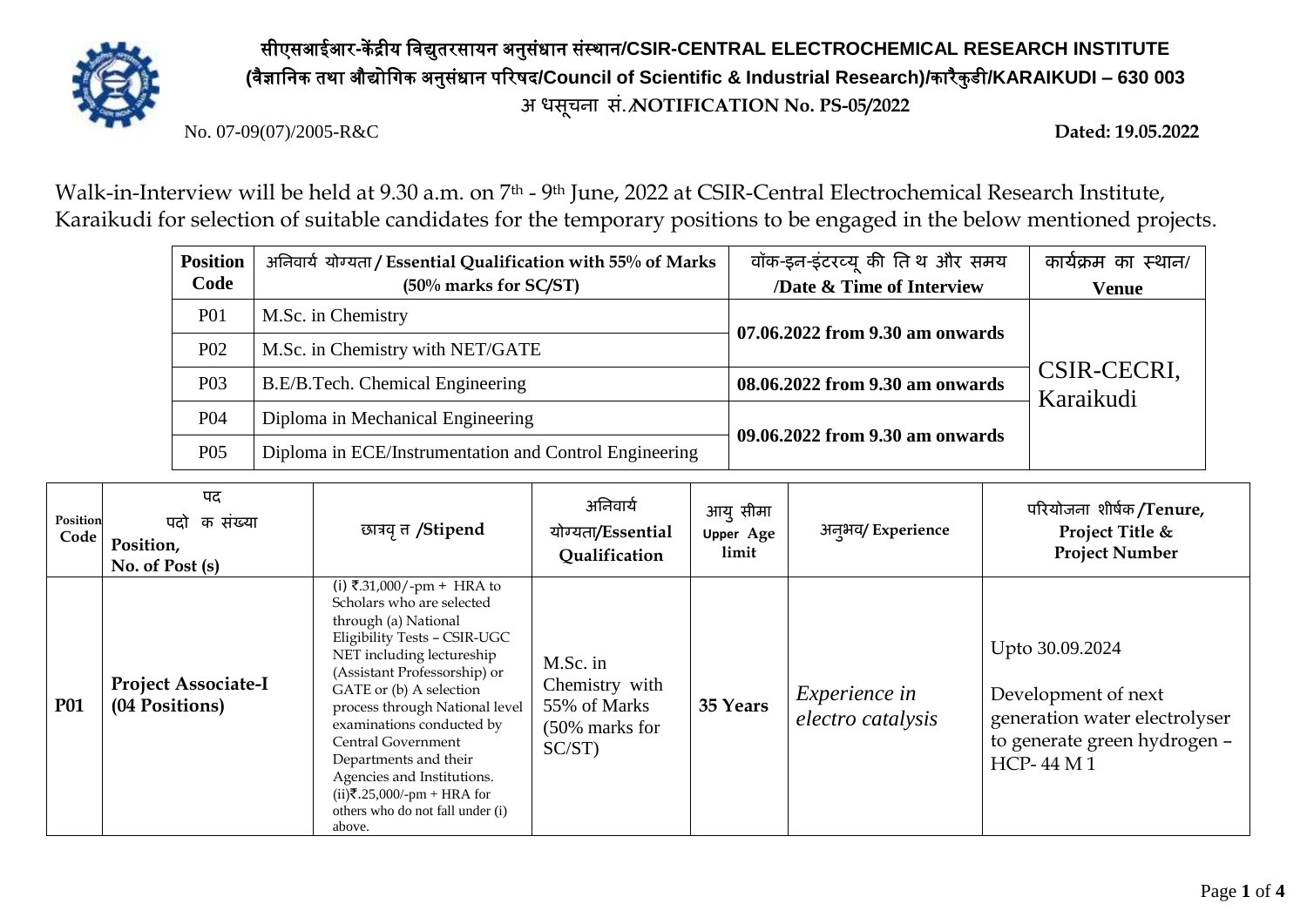| Position<br>code | पद<br>क संख्या<br>पदो<br>Position,<br>No. of Post (s) | छात्रवृत /Stipend                                                                                                                                                                                                                                                                                                                                                                                                                 | अनिवार्य योग्यता/Essential<br>Qualification                                                                                   | आयु<br>सीमा<br><b>Upper</b><br>Age<br>limit | अन्अय/Experience                                                                                                              | परियोजना शीर्षक <b>/Tenure,</b><br>Project Title &<br><b>Project Number</b>                                                                                                                                                           |
|------------------|-------------------------------------------------------|-----------------------------------------------------------------------------------------------------------------------------------------------------------------------------------------------------------------------------------------------------------------------------------------------------------------------------------------------------------------------------------------------------------------------------------|-------------------------------------------------------------------------------------------------------------------------------|---------------------------------------------|-------------------------------------------------------------------------------------------------------------------------------|---------------------------------------------------------------------------------------------------------------------------------------------------------------------------------------------------------------------------------------|
| <b>P01</b>       | <b>Project Associate-I</b><br>(04 Positions)          | ₹.25,000/-pm + HRA                                                                                                                                                                                                                                                                                                                                                                                                                | M.Sc. in Chemistry /B.E<br>or B.Tech. in Chemical<br>Engineering with 55%<br>marks (50% marks for<br>SC/ST)                   | 35<br>Years                                 | Working experience<br>in electrochemistry,<br>electrodeposition.<br>Knowledge<br><i>on</i><br>chemical<br>reactors<br>design. | Upto 27.07.2024<br>Chromium<br>Development<br>of<br>coating using tri-valent Cr bath<br>electroplating process on inner<br>bore of tubes and long cylindrical<br>sections. $-$ SSP-02/22                                              |
|                  | <b>Project Associate-I</b><br>(01 Position)           | ₹.25,000/-pm + HRA                                                                                                                                                                                                                                                                                                                                                                                                                | <b>M.Sc. in Chemistry</b><br>with<br>55% of Marks<br>(50%<br>marks for SC/ST)                                                 | 35<br>Years                                 | Working experience<br>in electrochemistry,<br>electrodeposition.                                                              | Upto 01.01.2023<br>Electroplating of Copper on HEBT<br>spiral buncher high vacuum<br>chambers $(2 \text{ Nos}) -$ SSP-01/22                                                                                                           |
| <b>P02</b>       | <b>Junior Research</b><br>Fellow (P)<br>(01 Position) | ₹.31,000/-pm + HRA                                                                                                                                                                                                                                                                                                                                                                                                                | M.Sc in Chemistry with<br>55% marks (50% marks)<br>for $SC/ST$ )<br>with valid<br><b>NET/GATE</b><br>qualified<br>certificate | 28<br>Years                                 | <i>Experience in</i><br>electrochemistry/<br><i>organic synthesis</i><br>preferable.                                          | Upto November, 2023<br>Building protective exoskeletons<br>around<br>capsules<br>of<br>cells/catalysts/drugs<br>for<br>applications in bioelectrocatalysis,<br>drug delivery and sensing $-$ CSIR<br><b>Emeritus Scientist Scheme</b> |
| <b>P03</b>       | <b>Project Associate-I</b><br>(01 Position)           | (i) ₹.31,000/-pm + HRA to<br>Scholars who are selected<br>through (a) National<br>Eligibility Tests - CSIR-UGC<br>NET including lectureship<br>(Assistant Professorship) or<br>GATE or (b) A selection<br>process through National<br>level examinations conducted<br>by Central Government<br>Departments and their<br>Agencies and Institutions.<br>$(ii)$ ₹.25,000/-pm + HRA for<br>others who do not fall under (i)<br>above. | B.E<br><b>B.Tech.</b><br>in<br>or<br><b>Chemical</b><br><b>Engineering</b><br>with $55\%$ marks $(50\%$<br>marks for SC/ST)   | 35<br>Years                                 | <i>Experience in</i><br>reactor<br>design/modeling in<br>fluid dynamics                                                       | Upto 30.09.2024<br>Development of next<br>generation water electrolyser<br>to generate green hydrogen -<br><b>HCP-44 M1</b>                                                                                                           |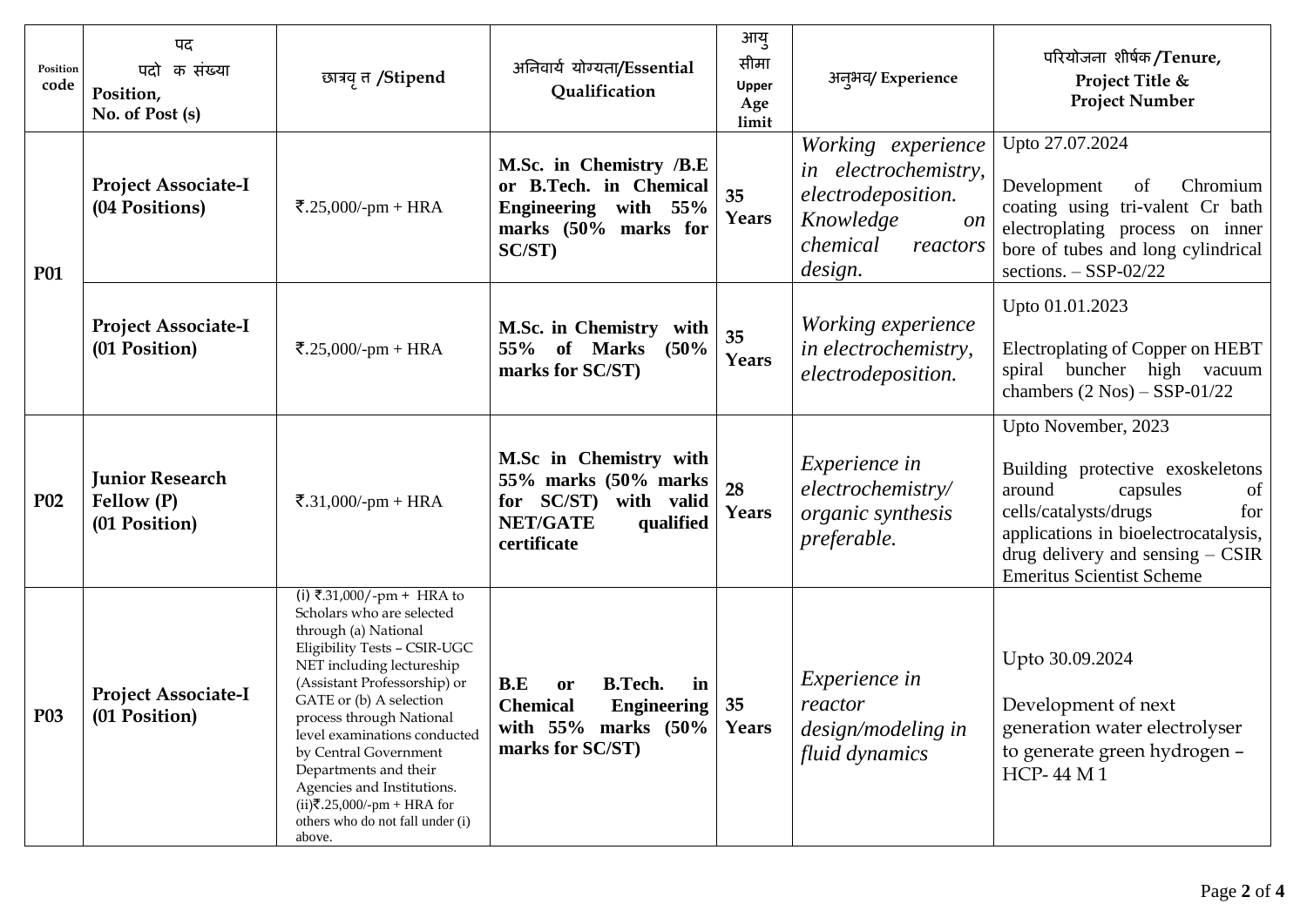| Position<br>code | पद<br>क संख्या<br>पदो<br>Position,<br>No. of Post (s) | छात्रवृ त /Stipend           | अनिवार्य योग्यता/Essential<br>Qualification                                                                                                                                                  | आयु<br>सीमा<br>Upper<br>Age<br>limit | अन् <i>भव</i> /Experience                                                                         | परियोजना शीर्षक/Tenure,<br>Project Title &<br><b>Project Number</b>                                                                                                            |
|------------------|-------------------------------------------------------|------------------------------|----------------------------------------------------------------------------------------------------------------------------------------------------------------------------------------------|--------------------------------------|---------------------------------------------------------------------------------------------------|--------------------------------------------------------------------------------------------------------------------------------------------------------------------------------|
| <b>P04</b>       | <b>Project Assistant</b><br>(04 Positions)            | ₹.20,000/-pm +<br><b>HRA</b> | <b>Mechanical</b><br><b>Diploma</b><br>in<br>Engineering with 55% marks (50%<br>marks for SC/ST)                                                                                             | 50<br>Years                          | Experience in CNC,<br>Electrode fabrication and<br>electrochemical stack<br>assembly, 3D printing | Upto 30.09.2024<br>Development of next generation<br>water electrolyser to generate<br>green hydrogen -<br><b>HCP-44 M1</b>                                                    |
|                  | <b>Project Assistant</b><br>(01 Position)             | ₹.20,000/-pm +<br><b>HRA</b> | <b>Diploma</b><br>in<br><b>Mechanical</b><br>Engineering with 55% marks (50%<br>marks for SC/ST)                                                                                             | 50<br>Years                          | Experience in CNC,<br>knowledge on designing<br>platform like Corel Draw,<br>Solid work, AutoCAD  | Upto 27.07.2024<br>Development of Chromium coating<br>using tri-valent Cr bath electroplating<br>process on inner bore of tubes and<br>long cylindrical sections. $-SSP-02/22$ |
| <b>P05</b>       | <b>Project Assistant</b><br>(01 Position)             | ₹.20,000/-pm +<br><b>HRA</b> | <b>Diploma</b><br><b>Electronics</b><br>in<br>and<br><b>Communication Engineering</b><br>OR<br>Diploma in Instrumentation and<br>Control Engineering with 55%<br>marks (50% marks for SC/ST) | 50<br>Years                          | Experience in PLC<br>programming and SCADA<br>systems                                             | Upto 30.09.2024<br>Development of next generation<br>water electrolyser to generate<br>green hydrogen -<br><b>HCP-44 M1</b>                                                    |

## **General Instructions:**

- 1. Date & Time of Walk-in-Interview: 07th 09th June, 2022 at 09.30 AM (Reporting Time: 09.00 AM). No candidate will be allowed to enter into the venue after 09:30 AM.
- 2. Wearing facemask and carrying hand-sanitizer is mandatory. No candidate will be allowed entry inside the venue without facemask and hand-sanitizer.
- 3. Eligible candidates may appear for Walk-in-Interview with all original and one set of photocopies of Certificates of educational qualification, age, caste (in case of SC/ST/OBC/EWS candidates), experience (if any), one recent passport size photo and duly filledin application.
- 4. If you are non-vaccinated, you need to produce a Covid-19 RTPCR negative certificate obtained 72 hrs prior to walk-in from any Govt./Govt. approved hospital or Vaccinated candidates may produce vaccination certificate.